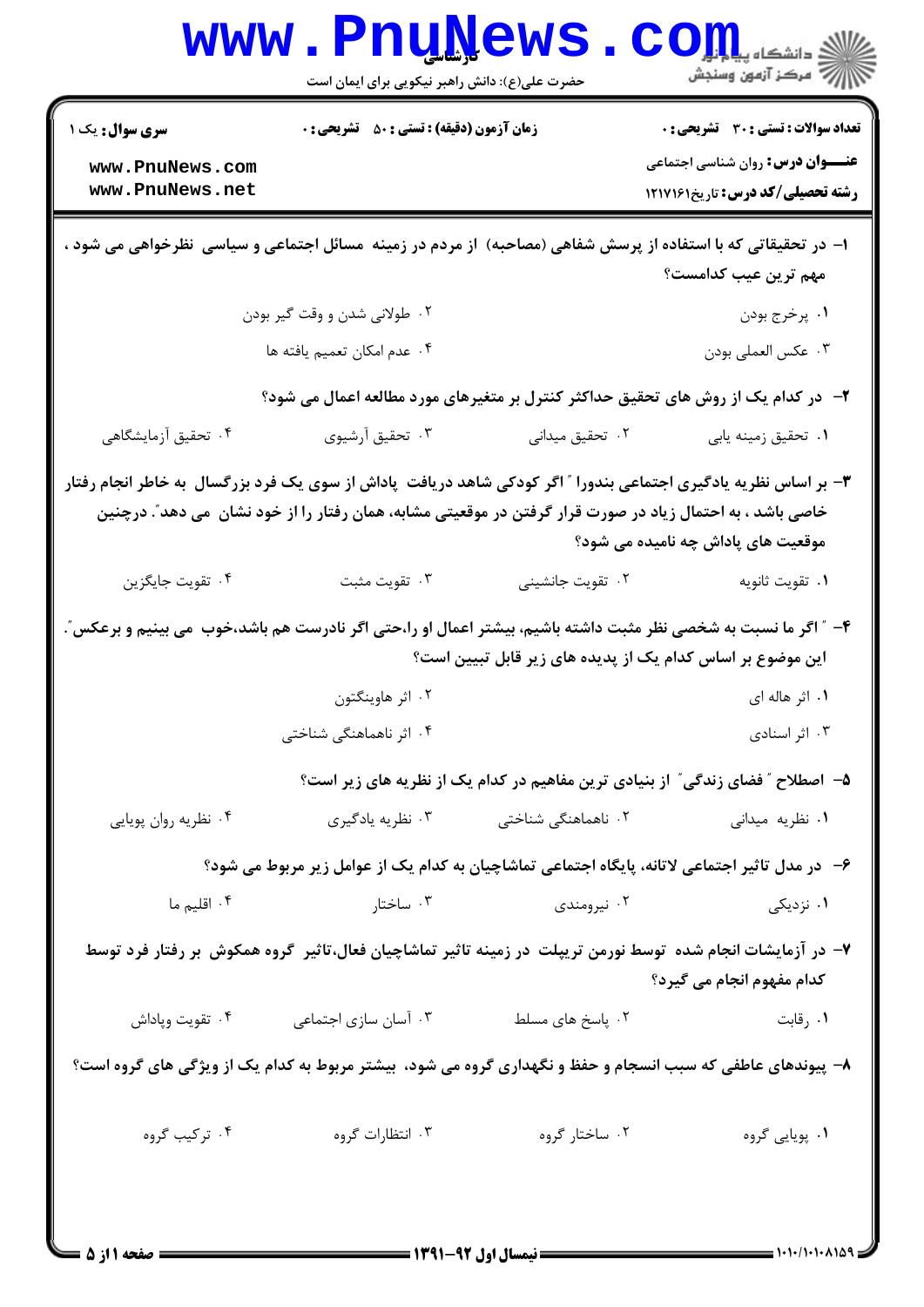| <b>WWW</b>                                                                                    | <b>FUNISAR</b><br>حضرت علی(ع): دانش راهبر نیکویی برای ایمان است | دانشکاه پی <mark>ا با بار</mark> (<br>ر آمرڪز آزمون وسنڊش                                                                                                                                  |  |  |
|-----------------------------------------------------------------------------------------------|-----------------------------------------------------------------|--------------------------------------------------------------------------------------------------------------------------------------------------------------------------------------------|--|--|
| <b>سری سوال : ۱ یک</b><br>www.PnuNews.com<br>www.PnuNews.net                                  | <b>زمان آزمون (دقیقه) : تستی : 50 ٪ تشریحی : 0</b>              | <b>تعداد سوالات : تستی : 30 ٪ تشریحی : 0</b><br><b>عنـــوان درس:</b> روان شناسی اجتماعی<br><b>رشته تحصیلی/کد درس:</b> تاریخ۱۲۱۷۱۶۱                                                         |  |  |
| ۹- کدام یک از شبکه های ارتباطی زیر بیشترین کار آیی را از نظر زمان صرف شده برای حل مسئله دارد؟ |                                                                 |                                                                                                                                                                                            |  |  |
| ۰۴ زنجیری                                                                                     | ۰۳ دایره ای                                                     | ۰۱. شکل $\rm Y$<br>۰۲ چرخی                                                                                                                                                                 |  |  |
|                                                                                               |                                                                 | ∙ا– نتایج تحقیقات آرونسون نشان می دهد که در شرایطی که فرد با ابهام موقعیت و اطلاعات رسیده روبرو  می شود، به<br>احتمال بيشتر<br>۰۱ همنوایی می نماید.                                        |  |  |
|                                                                                               |                                                                 | ۰۲ به رفتارهای ناهمنوا دست می زند.                                                                                                                                                         |  |  |
|                                                                                               |                                                                 | ۰۳ گاه با همنوائی و گاه با ناهمنوائی به موقعیت پاسخ می دهد.                                                                                                                                |  |  |
|                                                                                               |                                                                 | ۰۴ با نشان دادن رفتارهای ضد همنوا استقلال خود را حفظ می کند.                                                                                                                               |  |  |
|                                                                                               |                                                                 | 11– "محدودیت هایی که گاه بزرگسالان  بر ای جوانان وضع می کنند ، منجر به تمایل بیشتر آنان نسبت به موضوع محدودیت ها<br>می شود ؒ.<br>این موضوع به کدام یک از نظریه های زیر بیشتر مربوط می شود؟ |  |  |
|                                                                                               | ٠٢ نظريه عكس العمل جك برم                                       | ۰۱ نظریه ناهمنوایی مظفر شریف                                                                                                                                                               |  |  |
|                                                                                               | ۰۴ نظریه روانکاوی زیگموند فروید                                 | ۰۳ روانشناسی فردی آدلر                                                                                                                                                                     |  |  |
|                                                                                               |                                                                 | 1۲- به نظر سلیگمن سه نقص که ناشی از تجربه نمودن بازده های غیر قابل کنترل اند کدامند ؟                                                                                                      |  |  |
|                                                                                               | ۰۲ نقص انگیزشی- شناختی - ذهنی                                   | ٠١ نقص انگيزشي- رفتاري- شناختي                                                                                                                                                             |  |  |
|                                                                                               | ۰۴ نقص انگیزشی- شناختی- عاطفی                                   | ۰۳ نقص شناختی- احساسی- رفتاری                                                                                                                                                              |  |  |
|                                                                                               |                                                                 | ۱۳- هنگامی که دیگران به فردی برچسب ناتوانی می زنند ًو توهم ناتوانی در خود فرد ًایجاد می شود، کدام پدیده رخ داده<br>است؟                                                                    |  |  |
|                                                                                               | ۰۲ اثر هاوینگتون                                                | ٠١. اضافه بار                                                                                                                                                                              |  |  |
|                                                                                               | ۰۴ درماندگی آموخته شده                                          | ۰۳ وابستگی خود القائی                                                                                                                                                                      |  |  |
|                                                                                               |                                                                 | <b>۱۴</b> - هدف نفوذ اجتماعی چیست ؟                                                                                                                                                        |  |  |
| ۰۴ تغيير رفتار وعقايد                                                                         | ۰۳ تغییر فرهنگ                                                  | ٠١ كنترل رفتار<br>٠٢ فشار بر افراد                                                                                                                                                         |  |  |
|                                                                                               |                                                                 | ۱۵– هنگامی که دیگران به فردی <u>برچسب ناتوانی</u> می زنند  و توهم ناتوانی در خود فرد ایجاد می شود، کدام پدیده رخ داده<br>است؟                                                              |  |  |
|                                                                                               | ۰۲ اثر هاوینگتون                                                | ٠١. اضافه بار                                                                                                                                                                              |  |  |
|                                                                                               | ۰۴ درماندگی آموخته شده                                          | ۰۳ وابستگی خود القائی                                                                                                                                                                      |  |  |
|                                                                                               | $=$ 1741 $=$ 47 t.1 theori $=$                                  |                                                                                                                                                                                            |  |  |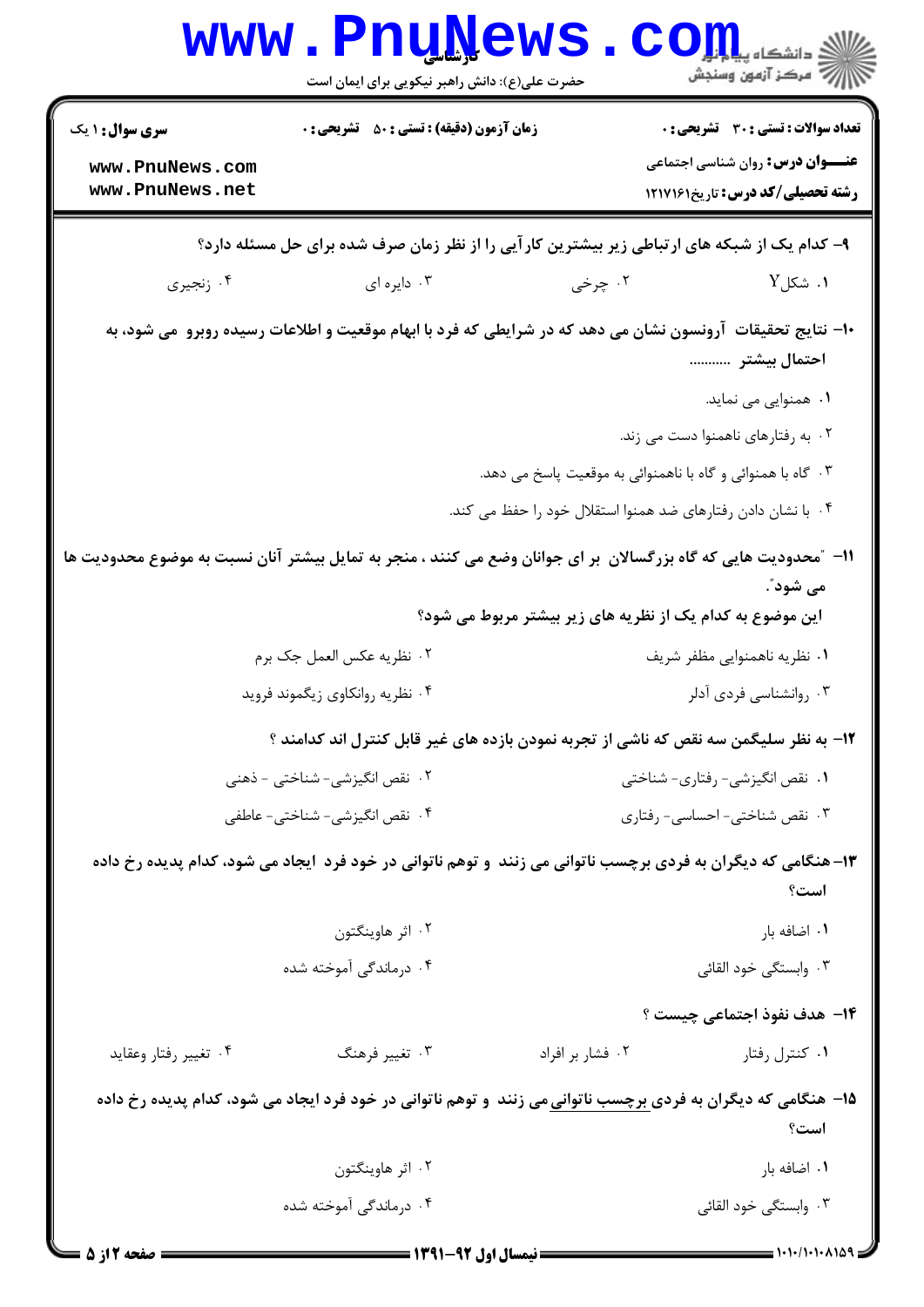|                                    | www.rnunews<br>حضرت علی(ع): دانش راهبر نیکویی برای ایمان است                                             | ی دانشکاه پی <mark>ا با بار</mark><br>أأأآ مركز آزمون وسنجش                                                                                                                        |
|------------------------------------|----------------------------------------------------------------------------------------------------------|------------------------------------------------------------------------------------------------------------------------------------------------------------------------------------|
| <b>سری سوال : ۱ یک</b>             | <b>زمان آزمون (دقیقه) : تستی : 50 ٪ تشریحی : 0</b>                                                       | تعداد سوالات : تستي : 30 ٪ تشريحي : 0                                                                                                                                              |
| www.PnuNews.com<br>www.PnuNews.net |                                                                                                          | <b>عنـــوان درس:</b> روان شناسی اجتماعی<br><b>رشته تحصیلی/کد درس:</b> تاریخ۱۲۱۷۱۶۱                                                                                                 |
|                                    |                                                                                                          | ۱۶- پرسشنامه توصیف رفتار رهبر(LBDQ)  کدام یک از موارد زیر را می سنجد؟                                                                                                              |
|                                    | ۰۲ شخصیت و سبک رهبری                                                                                     | ۰۱ ملاحظه یا توجه و ابتکار سازماندهی رهبر                                                                                                                                          |
|                                    | ۰۴ رهبری انتخابی یا انتصابی                                                                              | ۰۳ روابط رهبر – عضو و ساختار تکلیف                                                                                                                                                 |
|                                    |                                                                                                          | ۱۷- در نظریه اقتضایی فیدلر سبک رهبری به چه صورت سنجیده می شود؟                                                                                                                     |
|                                    | ۰۲ ساختار تکلیف سازمان                                                                                   | ۰۱ ابتکار سازماندهی رهبر                                                                                                                                                           |
|                                    | ۰۴ بر حسب میزان علاقه به کمترین همکار مرجح                                                               | ۰۳ قدرت موضع رهبري                                                                                                                                                                 |
|                                    |                                                                                                          | ۱۸– در آزمایش معروف استانلی میلگرام در زمینه اطاعت و فرمانبرداری کدام نتیجه به دست آمد؟                                                                                            |
|                                    |                                                                                                          | ۰۱ نتیجه آزمایش با پیش بینی روانپزشکان و دانشجویان هماهنگ بود.                                                                                                                     |
|                                    |                                                                                                          | ۰۲ اکثر آزمودنی ها قبل از شوک ۳۰۰ ولت ، یعنی هنگامی که شاگرد به دیوار می کوبید، کار را متوقف کردند.                                                                                |
|                                    |                                                                                                          | ۰۳ درصد بالایی از آزمودنی ها تا آخرین مرحله شوک دادن کار را ادامه دادند.                                                                                                           |
|                                    |                                                                                                          | ۰۴ جنسیت و نژاد فردی که در نقش شاگرد بود میزان شوک دادن را توسط آزمودنی تعیین می کرد.                                                                                              |
|                                    | یادداشت هایی که روی میز قرار داده است)، در مرحله بعدی آزمودنی آمادگی بیشتری برای پذیرش  تقاضا و دستور از | ۱۹- "هنگامی که از طرف آزمایشگر شرایطی فراهم می شود که آزمودنی به وی زیانی وارد کند ( برای مثال به هم ریختن<br>سوی وی دارد ؒ. این موضوع به کدام یک از روش های جلب اطاعت اشاره دارد؟ |
| ۰۴ دانه پاشیدن                     | ۰۳ جای پا باز کردن                                                                                       | ۰۲ احساس گناه<br>۰۱ جبران خدمت                                                                                                                                                     |
|                                    |                                                                                                          | +۲- در یک موقعیت اضطراری که در آن وضعیت مبهم است و اضطراری بودن آن توسط ناظران به آسانی قابل تشخیص نیست،<br>عدم دخالت ناظران بیشتر به کدام یک از موارد زیر مربوط می شود؟           |
|                                    | ۰۲ پایین بودن احساس نوعدوستی                                                                             | ۰۱ اضافه بار                                                                                                                                                                       |
|                                    | ۰۴ غفلت جمعي                                                                                             | ۰۳ پخش مسئوليت                                                                                                                                                                     |
|                                    |                                                                                                          | <b>۲۱</b> - بر اساس نتایج آزمایش های انجام شده در زمینه موقعیت های اضطراری، چه کسانی شانس کمتری برای دریافت کمک از<br>سوى ناظران دارند؟                                            |
|                                    | ۰۲ بیماران در مقایسه با افراد مست هر دو نژاد                                                             | ۰۱ هم نژادی ها در مقایسه با غیر هم نژادها                                                                                                                                          |
|                                    | ۰۴ مردان در مقايسه با زنان                                                                               | ۰۳ کودکان و پیران در مقایسه با جوانان                                                                                                                                              |
|                                    |                                                                                                          |                                                                                                                                                                                    |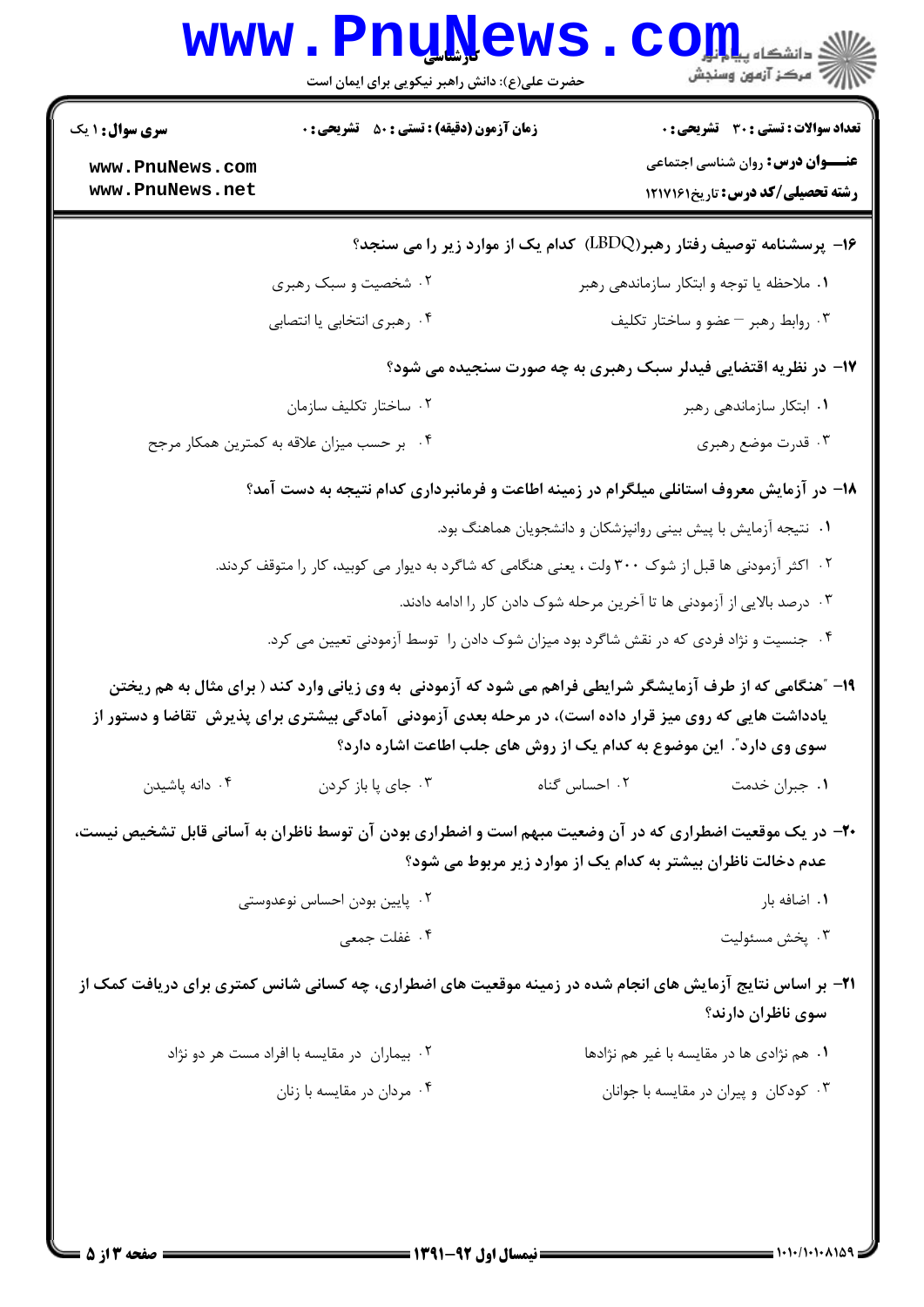| <b>WWW</b>                                                   | <b>Lunive</b> M<br>حضرت علی(ع): دانش راهبر نیکویی برای ایمان است                                                 |                                                                             | د دانشکاه پیا ب <mark>ا بار</mark> ا<br>رآ - مرڪز آزمون وسنڊش                                                                      |
|--------------------------------------------------------------|------------------------------------------------------------------------------------------------------------------|-----------------------------------------------------------------------------|------------------------------------------------------------------------------------------------------------------------------------|
| <b>سری سوال : ۱ یک</b><br>www.PnuNews.com<br>www.PnuNews.net | <b>زمان آزمون (دقیقه) : تستی : 80 ٪ تشریحی : 0</b>                                                               |                                                                             | <b>تعداد سوالات : تستی : 30 ٪ تشریحی : 0</b><br><b>عنـــوان درس:</b> روان شناسی اجتماعی<br><b>رشته تحصیلی/کد درس:</b> تاریخ1217161 |
|                                                              | ۲۲– از نظر روانشناسان اجتماعی یکی از مهم ترین دلایل این که در شهرهای بزرگ، در مقایسه با شهرهای کوچک و روستا ها ، | در موقعیت های اضطراری میزان دخالت مردم پایین تر است، چیست؟                  |                                                                                                                                    |
|                                                              | ۰۲ بالاتر بودن سطح سواد شهرنشينان                                                                                |                                                                             | ۰۱ عدم تجانس فرهنگی در شهر                                                                                                         |
|                                                              | ۴. بی عاطفه شدن شهرنشینان                                                                                        | ۰۳ وجود اضافه بار در زندگی شهری                                             |                                                                                                                                    |
|                                                              |                                                                                                                  | ۲۳- در مکتب روانکاوی اخلاق با کدام یک از موارد زیر معادل است؟               |                                                                                                                                    |
| ۰۴ مکانیسم های دفاعی                                         | ۰۳ نهاد                                                                                                          | ۰۲ فراخود                                                                   | ۰۱ خود                                                                                                                             |
|                                                              | ۲۴- ژان پیاژه برای تحقیق ً در زمینه مراحل رشد اخلاقی در کودکان از چه روشی استفاده می کرد؟                        |                                                                             |                                                                                                                                    |
|                                                              | ۰۲ نمایش فیلم                                                                                                    | ۰۱ فراهم ساختن شرايط مناسب براي تقليد                                       |                                                                                                                                    |
|                                                              | ۰۴ داستان گويي                                                                                                   |                                                                             | ۰۳ ترتیب دادن مسابقات                                                                                                              |
|                                                              |                                                                                                                  | ۲۵– از نظر کلبرگ آخرین مرحله در رشد اخلاق کدامست؟                           |                                                                                                                                    |
|                                                              |                                                                                                                  | ۰۱ مرحله جهت گیری به سوی قراردادهای اجتماعی دموکراتیک                       |                                                                                                                                    |
|                                                              |                                                                                                                  | ۰۲ مرحله گرایش به قانون و نظم و وظیفه شناسی                                 |                                                                                                                                    |
|                                                              |                                                                                                                  | ۰۳ مرحله گرایش به اصول اخلاقی جهانی                                         |                                                                                                                                    |
|                                                              |                                                                                                                  | ۰۴ مرحله نفع پرستی و لذت طلبی وسیله ای                                      |                                                                                                                                    |
|                                                              | ۲۶- بر اساس کدام یک از دیدگاه های زیر اخلاق امری مطلق نیست، بلکه امری نسبی است و در کودک از طریق پاداش و تنبیه   | یا سرمشق گیری و الگو قرار دادن دیگران شکل می گیرد؟                          |                                                                                                                                    |
|                                                              | ۰۲ رشد اخلاقی مرحله ای                                                                                           |                                                                             | ۰۱ رشدی شناختی                                                                                                                     |
|                                                              | ۰۴ يادگيري اجتماعي                                                                                               |                                                                             | ۰۳ روان تحليل گري                                                                                                                  |
|                                                              |                                                                                                                  | ۲۷- از نظر لورنز پرخاشگری چگونه به وجود می آید؟                             |                                                                                                                                    |
|                                                              |                                                                                                                  | ۰۱ در انسان حالت هیدرولیکی و ذاتی دارد و باید آن را سازنده و مثبت تلقی کرد. |                                                                                                                                    |
|                                                              |                                                                                                                  | ۰۲ آموختنی است و از طریق سرمشق گیری به وجود می آید.                         |                                                                                                                                    |
|                                                              |                                                                                                                  | ۰۳ نماینده غریزه مرگ است و حالتی مخرب و منفی دارد.                          |                                                                                                                                    |
|                                                              |                                                                                                                  | ۰۴ نماینده غریزه زندگی است و حالتی مثبت دارد.                               |                                                                                                                                    |
| صفحه ۱۴ز ۵                                                   | ۔ نیمسال اول 92-1391 =                                                                                           |                                                                             |                                                                                                                                    |